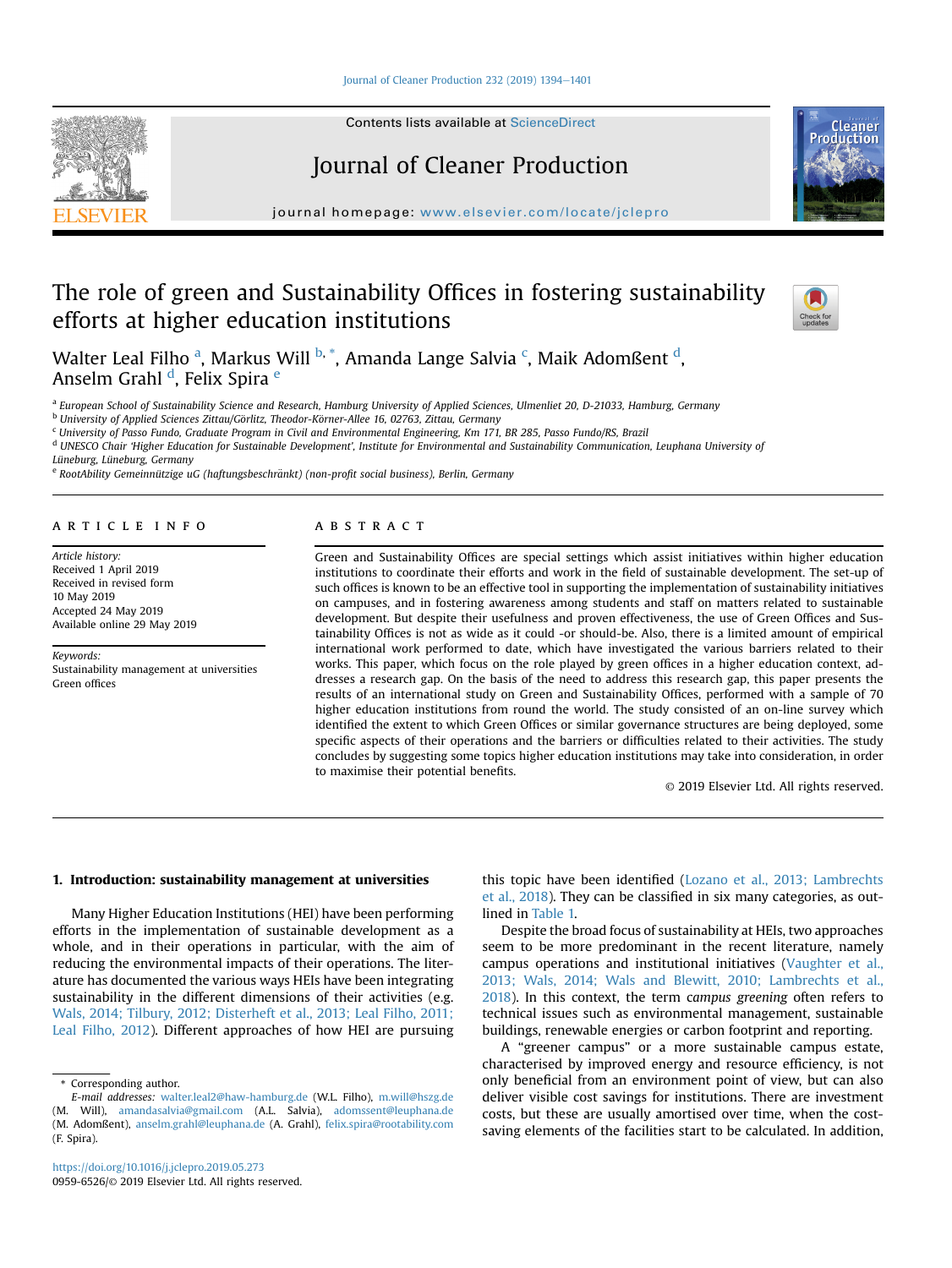<span id="page-1-0"></span>

| Table 1                                                   |
|-----------------------------------------------------------|
| Main categories of sustainability implementation at HEIs. |

| Category                    | Focus                                                                                                                             |
|-----------------------------|-----------------------------------------------------------------------------------------------------------------------------------|
| 1. Institutional frameworks | Internal procedures, environmental management systems and their implementation                                                    |
| 2. Campus operations        | Use of resources (e.g. energy, water) and their disposal (e.g. waste) and infra-structure (e.g. transport)                        |
| 3. Teaching                 | Implementation of sustainability in the curriculum                                                                                |
| 4. Research                 | Implementation of sustainability components in research programmes, as well as research on, for and about sustainable development |
| 5. Outreach/Collaboration   | Interaction with internal and external actors and stakeholders                                                                    |
| 6. Assessment and Reporting | Documentation and dissemination of the work performed and results achieved                                                        |
|                             |                                                                                                                                   |

Source: authors.

such activities are important in enhancing student, staff and community experience and motivation ('walk the talk', 'practice what you preach'). Universities as public institutions are often considered to be role-models [\(Verhulst and Lambrechts, 2015; Leal Filho et al.,](#page-7-0) [2015\)](#page-7-0), where more sustainable practices of, for instance, operation and procurement, can be tried out. At the same time, universities are privileged places for the transformation of consumption patterns and behavior [\(Schneidewind, 2014; Mulder, 2010\)](#page-7-0). However, it seems that sustainable campus management is often narrowed to ecological issues, while the social dimension of sustainable development is often neglected. Although this is by far not a trivial matter, a broader approach would be desirable ([Alshuwaikhat et al.,](#page-7-0) [2008, Sonetti et al., 2016\)](#page-7-0). The German university network HochN, for instance, refers among others<sup>1</sup> to the following areas with regard to campus operations:

- Sustainable Buildings and Energy Management involves the planning, establishment and maintenance of infrastructures with regard to sustainability criteria [\(Günther et al., 2018\)](#page-7-0). This includes the planning of building in accordance with building sustainability schemes, and modernization of existing infrastructures (e.g. energy efficient lighting and  $HAVC<sup>2</sup>$  systems, energy saving building insulations, building automation, oncampus energy generation systems)
- Sustainable Procurement: Universities develop strategies and guidelines to ensure that during the procurement of goods and services, sustainability criteria are routinely considered. Major product categories at universities are, for instance, office equipment and supplies, lighting, information and computer technology (servers, computer, monitors, notebooks) and sanitary infrastructure and equipment (hand drying systems, hygiene and cleaning articles). Accordingly, they should be environmentally and socially sound, low-waste, recycled or recyclable, made from renewable raw materials, energyefficient, climate-neutral, fair, regionally or biologically produced, and transported and traded over least possible distances.
- Waste Management at universities includes avoidance and reduction, collection, segregation, handling and disposal of mainly solid but also liquid waste, and even hazardous waste [\(Günther et al., 2018](#page-7-0)). Major waste streams are office waste (i.e. paper, folders, laminated papers, stationeries and other writing materials, toner and cartridges, batteries, etc.), waste electrical equipment (IT, cables), furniture (desks, chairs, office cabinets), laboratory or clinical waste (chemicals, equipment, wastewater), construction and demolition waste, food waste from cafeterias and general waste from bins all over the campus which may have the character of municipal waste, but also

includes plastic bottles or cans or tetra packs [\(Espinosa et al.,](#page-7-0) [2008\)](#page-7-0).

• Sustainable Mobility at universities comprehends at least three aspects: internal transports and own vehicle fleet, business travel and commuting of staff and students. By far, business travel especially overseas or to remote destinations dominates GHG emissions from mobility (for instance 44% of all mobility  $GHG<sup>3</sup>$  emissions at the TU Dresden, 37% account for air travel, see [Günther et al., 2018](#page-7-0)). Business travel is a good example of a dilemma situation because international cooperation and mutual exchange at academic conferences are essential for HEI.

While campus greening is sometimes considered being a first step towards a sustainable university, it is a complex endeavor that faces many challenges [\(Leal Filho et al., 2017\)](#page-7-0). In order to be effective, it is necessary to embed all activities in an institutionalized framework, be it sustainability management system or a task force or other suitable strategies ([Ferrer-Balas et al., 2009; Spira](#page-7-0) [et al., 2013; Baker-Shelley et al., 2017; Leal Filho et al., 2018\)](#page-7-0).

Although a transformation to a more sustainable university cannot be forced, among other issues also due to the premise of academic freedom, it is argued, that a whole-institution approach is essential ([Moore et al., 2005,](#page-7-0) [Mader et al., 2013; Lozano et al. 2013,](#page-7-0) [2015; Lozano, 2006; Littledyke et al., 2013; Hoover and Harder,](#page-7-0) [2015\)](#page-7-0). The whole institution approach and the attempt to make SD an integral part of research, teaching, and operation needs to be accompanied by transformative environments, organizational learning practices and effective leadership for sustainability [\(Mader](#page-7-0) [et al., 2013](#page-7-0)). The participation and inclusion of staff and students are considered as crucial and the "Green Office Model" represent an auspicious approach.

Green Offices can play an important role in addressing the issue of sustainable development at universities. However, only few studies have investigated the effectiveness and advantages of green offices and related institutions. The purpose of this study is therefore provides an overview of how Green Offices and similar governance structures can assist to improve sustainability performance of higher education institutions. More specifically, the objective of this study was to survey members of administrative staff and researchers with interest in sustainability about their perceptions regarding the aspects considered in Green Offices, their advantages but also their limitations and challenges during implementation. By doing so, the paper contributes to the body of literature in the broad field of education for sustainability and provides insights also for practitioners.

The paper is structured as follows: Based on a general literature review on sustainability management at universities, the second section provides a description of the Green Office and Sustainability Office Model. The third section describes methods applied in particular the items of the questionnaire and the sampling

employment relationships, and controlling, communication, research operation.

Example 3 Greenhouse Gases. The air conditioning. The state of  $3\,$  Greenhouse Gases.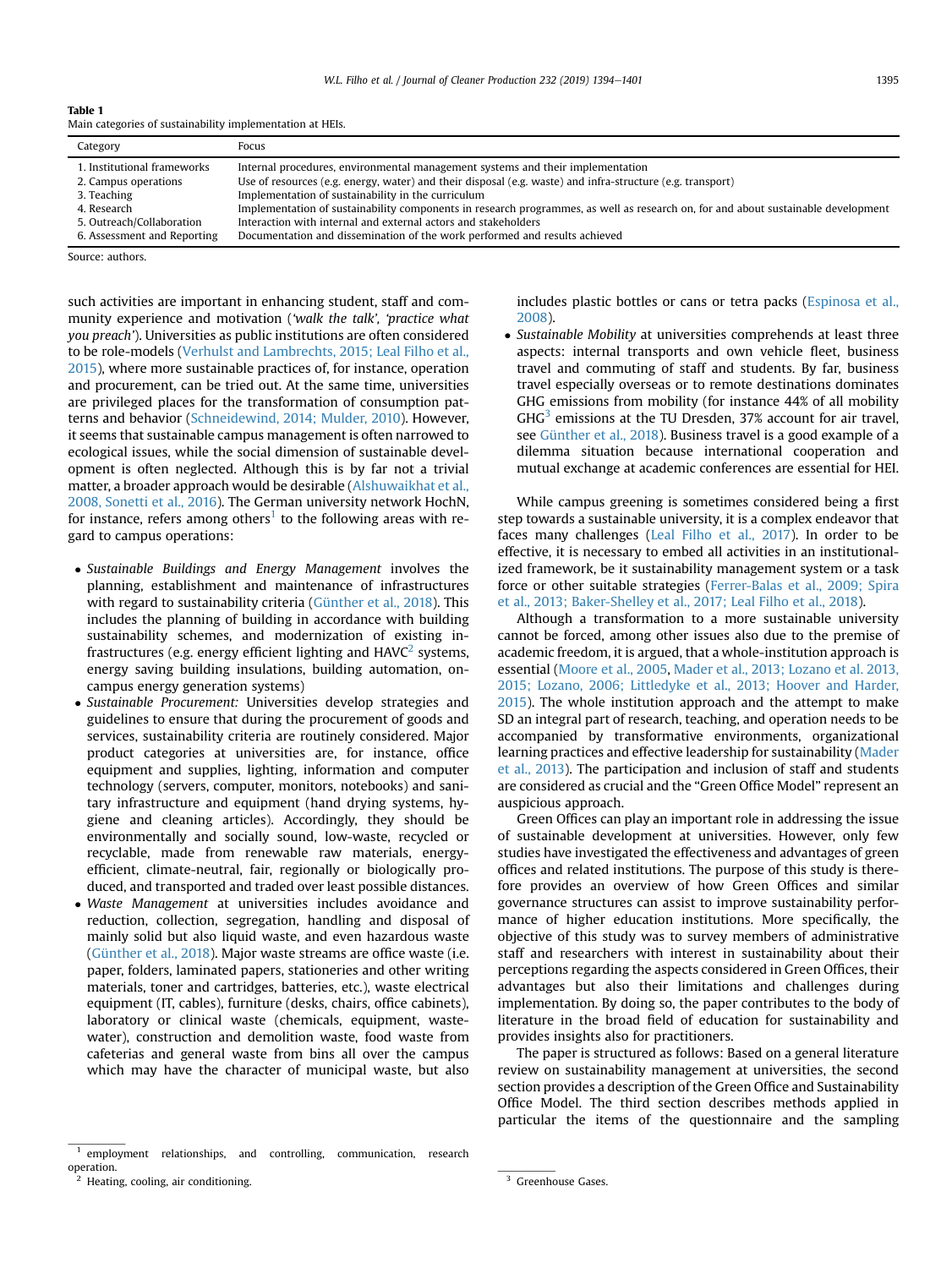procedure. Section four describes and analyses the results of the survey, before conclusions are drawn in the final section.

#### 2. The Green Office Model and the Sustainability Office Model

Across universities, the two modalities of offices are predominant and are therefore explored on this paper. A Sustainability Office acts as a node, from where all sustainability related activities are coordinated. They not only involve campus operations, but also research and teaching on matters related to sustainable development.

A Green Office on the other hand, can be defined as a university sustainability platform, usually led by students, that empowers them  $-$ and to a lesser extent research staff $-$  to embed sustainability in the curriculum, operations, community and governance. The contrasts among them are also clear: student-led sustainability initiatives are often limited, as they lack funding and institutional access. Staff-led initiatives often struggle to engage students and mobilise teaching staff and researchers to act on sustainability. Unlike traditional sustainability initiatives which tends to focus on academic staff, a formally set Green Office empowers students to lead on sustainability and usually receives funding, mandate and office space from university management ([rootAbility and](#page-7-0) [Leuphana University, 2019\)](#page-7-0).

For the purposes of clarity and consistency, this paper will from now on refer to "Green Offices" or "Green Offices and similar settings" meaning that both categories are covered.

Building on previous work in Adom<sub>bent et al. (2019)</sub>, Fig. 1 positions the Green Office Model in comparison to established sustainability initiatives by the student community and the university. The figure shows two different dimensions of the model: One distinction is made between policy making, determining the strategic direction of sustainability efforts and project execution, implementing the policy decisions. Another distinction is made between the student community as the community of students attending the university and the university, including its staff, teaching, research and operations.

A sustainability student group takes the role of executing projects within the student community. Its purpose is for students to increase awareness around sustainability issues among other students. In some cases, a sustainability student group will also lobby towards changes being made by the university. The team consists of only students. As such it provides strong student leadership, but virtually no staff involvement. It operates largely without funding



Fig. 1. - The Green Office Model in comparison to established sustainability initiatives Source: Authors.

and has to rely on students volunteering their time. In some instances, it may receive minor project funding, if there is strong student-staff collaboration ([Spira, 2012\)](#page-7-0).

By contrast, a sustainability minded-student representative cocreates policy within the realm of the student community [\(Wals](#page-7-0) [and Jickling, 2009\)](#page-7-0). In some countries, such as Germany, there is a system of the student community self-governing, with an elected government ("AStA"), which has the right to tax students and freely use those funds. In England, the National Students' Union plays a similar role and has over the years engaged on a variety of sustainability-related initiatives.

In other cases, student self-governance may be less developed, but student bodies and unions are generally able to allocate and deploy funds and launch projects within the students' community ([Bergan, 2004; Chamlee-Wright, 2015; Klemen](#page-7-0)č[i](#page-7-0)č, 2012). Beyond this primary task of self-governance, the student representation may lobby for other changes to be made by the university. Among the student representatives, there may be sustainability committees or representatives personally advocating for sustainability. The representatives volunteer their time or receive a small compensation for their work. They may have funds from the general student government or union budget available for sustainability projects. Such student representatives may also be invited into official university committees as advisors or voting members.

A staff-led sustainability team or coordinator  $-$ typical of a Sustainability Office- may exist to advance sustainability within the university as a whole. Their primary task is to perform planning and execute projects, but they may also support sustainability committees and working groups in policy making or take this role if there is no policy forum for sustainability. The teams at Sustainability Office provide for strong staff leadership, but not always count on a strong student involvement. Universities with Sustainability Offices usually allocate them, a working budget, office space and a clear mandate ([Appleton, 2017](#page-7-0)).

A sustainability committee establishes the strategic and policy framework for sustainability efforts of a university. Its role is to recommend policies and projects, which are then implemented by other bodies. It will also coordinate actions between actors and monitor and report on progress. The membership of such committees may be diverse. It will generally include university staff and management, as well as students. The committee will either possess a formal mandate from the university or will be recognized tacitly as a legitimate actor through practice ([Appleton, 2017\)](#page-7-0).

The Green Office Model cuts across these divisions of student community and the university, and of policy and execution, to create a sustainability platform that empowers students and staff to embed sustainability in the curriculum, research, operations, community and governance. It creates a bridge between the student community and the university in policy execution, through its team of students and staff jointly implementing projects ([Spira and](#page-7-0) [Baker-Shelley, 2015](#page-7-0)). It may also be active in policy-making by writing policies or reports itself or in collaboration with a sustainability committee. The set-up of the teams allows for strong student and strong staff leadership and a good integration within the university. Green Offices are also given a working budget, staff, office space and a mandate ([rootAbility and Leuphana University,](#page-7-0) [2019\)](#page-7-0).

The Green Office or similar models are the most popular means of collaboration but there are other forms of cooperation between the student community and universities ([Drupp et al., 2012; Kerr](#page-7-0) [and Hart-Steffes, 2012; Winston, 2013\)](#page-7-0), which may be theme based or timely restricted.

Operationally, collaborations in the realm of policy may take the form of open meetings or assemblies that allow students and staff equally to give input into a university's sustainability efforts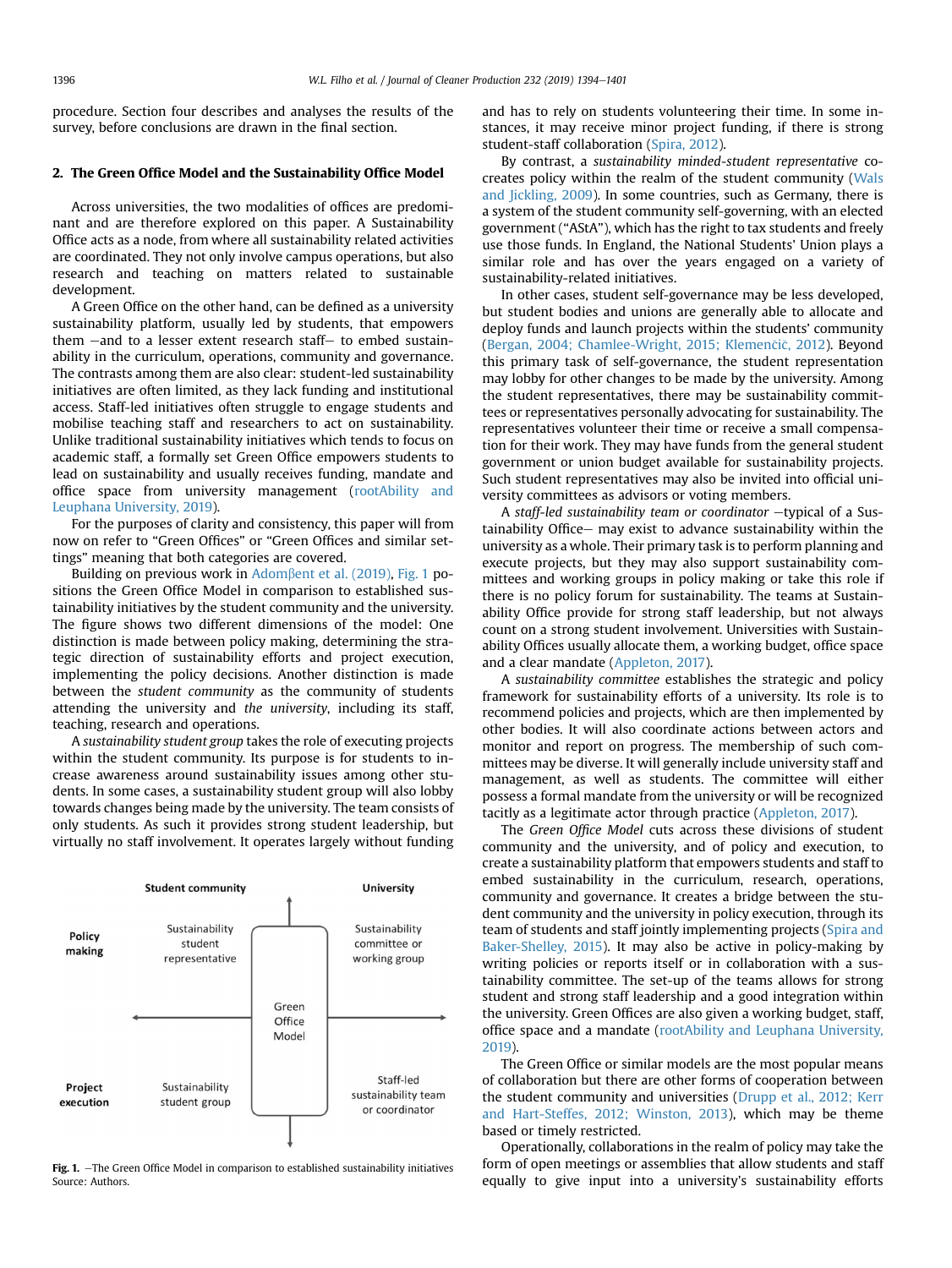([Netzwerk, 2018](#page-7-0)). Depending on the country and university, students may also be represented in formal governing bodies such as the university or faculty councils, programme committees or faculty boards. These may then also have a role in co-shaping sustainability policies. Alternatively, students can be formal members of sustainability committees or working groups. If students are given sufficient influence in such a committee and the committee has sufficient influence within the university, this may provide a similar level of student leadership in policy matters.

Despite the clear usefulness and proven effectiveness of governance structures such as Green or Sustainability Offices, their use is not as wide as it could -or should-be. Also, there is a limited amount of empirical international work performed to date, which have investigated the various barriers related to their works. On the basis of the need to address this research gap, this paper aims to present the results of an international study on Green and Sustainability Offices and identify the extent to which these structures being deployed, specific aspects of their operations and main barriers related to their activities.

#### 3. Methodology

An international survey was used in order to collect responses from a wide audience of universities. The main idea of this survey was to discuss main aspects of Green or Sustainability Offices at universities as well as challenges and advantages of their establishment. An interesting approach of this survey is that it was not solely dedicated to universities which already have these offices  $$ but also to those who do not have one, but can benefit from the results presented here.

The questionnaire was designed and shared through the online application Google Forms. It contained a set of questions to identify the extent to which Green Offices or similar governance structures are being deployed round the world, some specific aspects of their operations and the barriers related to their activities. [Table 2](#page-4-0) summarizes the topics/questions presented in the survey.

The questionnaire was initially pre-tested at the authors' universities in order to check and evaluate survey questions. As a next step, the online survey was sent to the network of universities of the Inter-University Sustainable Development Research Programme (IUSDRP) which groups worldwide academic staff with an interest in sustainable development research and its ramifications.<sup>4</sup> With around 120 member universities distributed in all continents, this network represents a selected group of higher education institutions engaged in sustainability issues. The respondents are researchers in these universities, possessing suitable know-how on campus sustainability and their operational practices. The survey remained open for two months and contained closed-ended questions and one open-ended question where the respondents include additional comments about their experiences.

After data collection, the survey information was analysed by means of simple descriptive statistics, i.e. percentages to describe frequency distributions of answers. Content analysis was used to categorise the qualitative data from the open-ended question.

### 4. Results and discussion

In this section the results of the survey will be presented and described in a detailed way. Implications of the research will be discussed. The first set of questions (i.e. questions 1 to 5) aimed at a compilation of general characteristics of the universities from which staff members filled out the questionnaire.

The majority of the respondents ( $n = 70$ ) are from Germany, the Netherlands, Belgium and Brazil (all in all 55%), while other countries are represented with lower shares (n < 4, i.e. Albania, Cameroon, Guatemala, India, Iran, Italy, Lithuania, Malta, Portugal, Serbia, Spain, Switzerland, United Kingdom and the Unites States). Most of the universities are rather large (i.e. 43% with more than 20.000 students, 14% of universities with up to 5.000 students), cover a variety of subjects (72,5%) and are public universities (72,9%). About one third of the universities represented in the sample are private (27,1%), and one third of the universities (27,5%) are specific in the focus, which means that they are technical universities, universities of applied sciences or liberal art colleges. 56% of the universities in the sample have been founded after 1950.

The questionnaire was different for the group of respondents from universities with and without Green Offices or similar structures (i.e, group A: with Green/Sustainability Offices, group B: without these offices). Surprisingly, in most of the universities in the sample, a green office or similar<sup>5</sup> are in place (67,1%), mainly over a period of more than 2 years (i.e. 46,8% between 2 and 5 years, and 17% with experience more than 5 years).

Universities with Green Offices or similar structures have been asked about rather general characteristics (i.e. questions  $7-10$ ). In one third of the universities in group A, supposedly the larger ones, more than 5 persons are employed (31,9%), while the majority of offices is equipped with  $2-5$  persons (59,6%) or have one single person responsible (8,5%). In many cases the employees are from staff and students (61,7%). In just under 90% of the surveyed universities, students have the chance to volunteer in the office (89,4%). Student participation is a major feature of the Green Office Model [\(rootAbility and Leuphana University, 2019; Spira and Baker-](#page-7-0)[Shelley, 2015](#page-7-0)). However, it seems that there is until now no common understanding of the term Green Office. The term might be used to describe in institutionalization of sustainability management at universities in general and/or to relate to other formal or informal forms of the cooperation with students.

In the next section, the respondents from group A are surveyed about their appraisals and positions towards the characteristics, effectiveness and obstacles.

More than 50% of respondents indicate that the following aspects are considered in the scope of the activities of their office: waste management, sustainability campaigns and specific actions with regard to SDGs, as well as extracurricular education for sustainability and energy efficiency [\(Fig. 2\)](#page-4-0). Well over 40% of the respondents state that their offices deal with sustainability reporting and sustainable mobility/transportation (each 48,9%). Other areas considered in the present offices are: campus and campus community gardens (both with 46,8%), water management (44,7%) and sustainable procurement (42,6%). About one third of the respondents confirmed extracurricular sustainable education as a working field of their Green Office (31,7%).

Many other examples for activities have been provided by different single respondents ( $n = 1$ ), such as, for example more sustainable catering, protection of green spaces, integration in existing lectures and the responsibility for keeping the campus environmental license (i.e. the certification of the EMS). From the responses it can be seen that the working area of Green Offices or similar structures are rather diverse and not limited to single topics. They include but are not limited to the integration and participation of students within campaigns and other motivational instruments such as campus community gardens. On the other hand, there are aspects that can only be treated in close cooperation with

<sup>4</sup> [https://www.haw-hamburg.de/en/ftz-nk/programmes/iusdrp.html.](https://www.haw-hamburg.de/en/ftz-nk/programmes/iusdrp.html)

<sup>5</sup> such as a Sustainability Office, Sustainable Development Office, Office of Sustainable Development Affairs.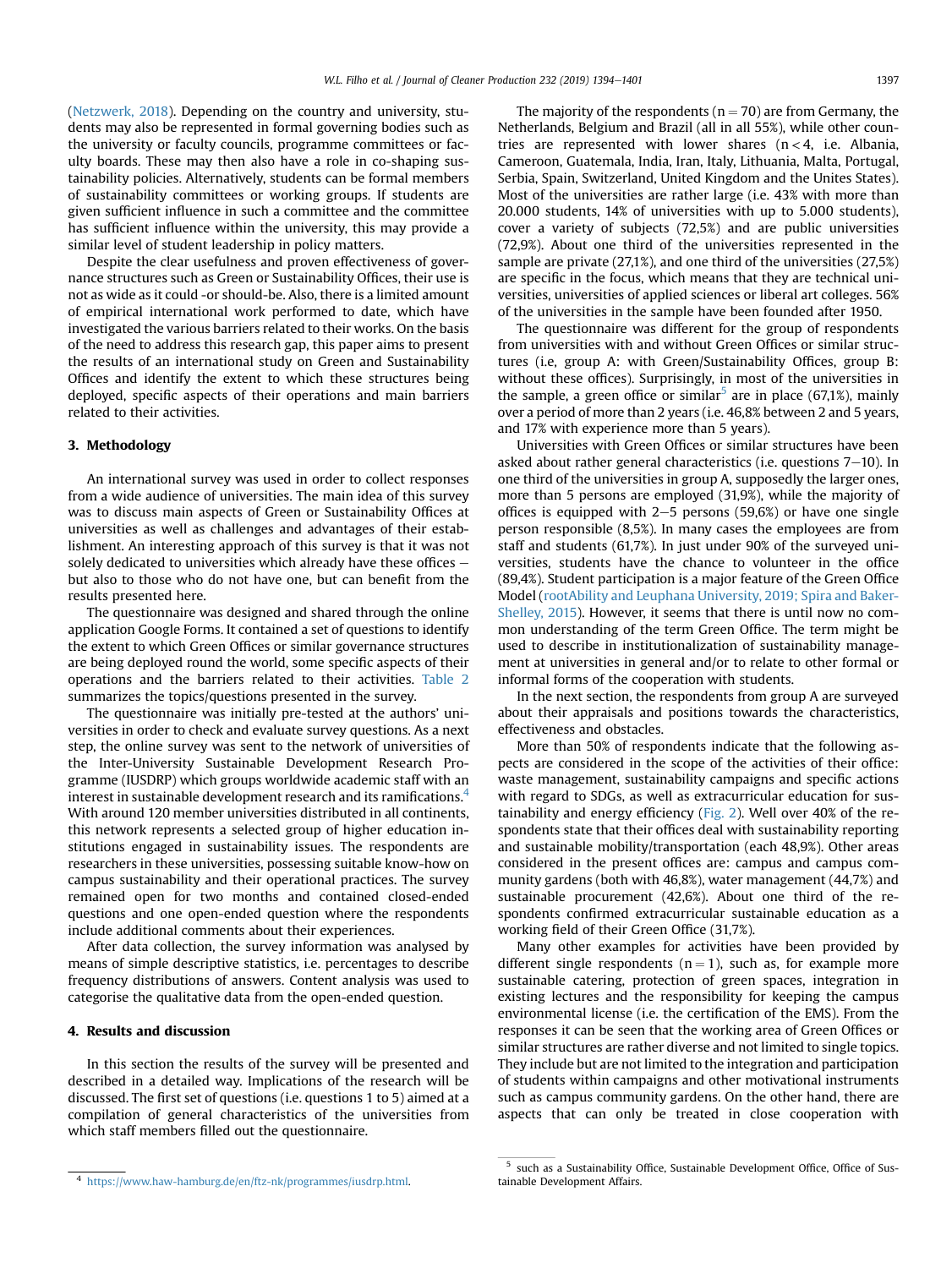<span id="page-4-0"></span>Table 2 Topics/questions from the online survey.

|             | <b>Basic information</b>                                                                                     |                                                                                                                                                                                                                                                                                                                                                           |
|-------------|--------------------------------------------------------------------------------------------------------------|-----------------------------------------------------------------------------------------------------------------------------------------------------------------------------------------------------------------------------------------------------------------------------------------------------------------------------------------------------------|
|             | Country                                                                                                      |                                                                                                                                                                                                                                                                                                                                                           |
|             | Nature                                                                                                       | Private, Public                                                                                                                                                                                                                                                                                                                                           |
|             | Focus                                                                                                        | Universal (i.e. it covers all subjects including engineering and medicine)                                                                                                                                                                                                                                                                                |
|             |                                                                                                              | General (i.e. it covers most subjects but not all of them)                                                                                                                                                                                                                                                                                                |
|             |                                                                                                              | Specific (i.e. technical university, university of applied sciences, liberal arts                                                                                                                                                                                                                                                                         |
|             |                                                                                                              | college, etc)                                                                                                                                                                                                                                                                                                                                             |
|             | Year of foundation                                                                                           | Before 1850, Between 1850 and 1950, After 1950                                                                                                                                                                                                                                                                                                            |
|             | Total number of enrolled students                                                                            | Up to 5000 students                                                                                                                                                                                                                                                                                                                                       |
|             |                                                                                                              | Between 5000 and 10,000 students                                                                                                                                                                                                                                                                                                                          |
|             |                                                                                                              | Between 10,000 and 20,000 students                                                                                                                                                                                                                                                                                                                        |
|             |                                                                                                              | More than 20,000 students                                                                                                                                                                                                                                                                                                                                 |
|             | Does your university have a Green Office (or similar such as a<br><b>Sustainability Office,</b>              | Yes, No                                                                                                                                                                                                                                                                                                                                                   |
|             | Sustainable Development Office, Office of Sustainable Development<br>Affairs)?                               |                                                                                                                                                                                                                                                                                                                                                           |
| (A) If YES  | For how long has the office been working?                                                                    | Less than 2 years, Between 2 and 5 years, More than 5 years                                                                                                                                                                                                                                                                                               |
|             | How many people are employed in the office?                                                                  | Only 1 person, 2 to 5 persons, More than 5 persons                                                                                                                                                                                                                                                                                                        |
|             | Who is employed in the office?                                                                               | Only staff, Only students, Staff and students                                                                                                                                                                                                                                                                                                             |
|             | Do students have the chance to volunteer in your office?                                                     | Yes. No                                                                                                                                                                                                                                                                                                                                                   |
|             | Which aspects are handled by the office? (multiple answers possible)                                         | Energy Efficiency, Renewable Energy on campus, Waste Management,<br>Water Management, Specific actions to promote the Sustainable<br>Development Goals (SDGs), Extracurricular Sustainable Education,<br>Sustainability Campaigns, Campus community gardens, Sustainability<br>Reporting, Sustainable Procurement, Mobility/Sustainable transportation on |
|             |                                                                                                              | campus, Other                                                                                                                                                                                                                                                                                                                                             |
|             | In your opinion, which are the main advantages of having a Green Office<br>(or similar) in your campus?      | It increases sustainability awareness, It makes campus efforts more visible,<br>It integrates all aspects of sustainability in only one facility, It promotes<br>curriculum greening, It mobilises students/staff, It promotes sense of<br>sustainable leadership, Other                                                                                  |
|             | Which elements pose a challenge to the work of the Green Office?                                             | Lack of funding, Lack of interest from staff, Lack of interest from student,                                                                                                                                                                                                                                                                              |
|             |                                                                                                              | Lack of expertise, Lack of materials/resources, Lack of support from<br>administration, Other                                                                                                                                                                                                                                                             |
| $(B)$ If NO | To what extent do you think your university should establish a Green<br>Office (or similar)?                 | To a great extent, To a moderate extent, To a small extent, Not at all                                                                                                                                                                                                                                                                                    |
|             | Which elements would pose a challenge to the office implementation?                                          | Lack of funding, Lack of interest from staff, Lack of interest from student,                                                                                                                                                                                                                                                                              |
|             |                                                                                                              | Lack of expertise, Lack of materials/resources, Lack of support from<br>administration, Other                                                                                                                                                                                                                                                             |
|             | In your opinion, which would be the main advantages of having a Green<br>Office (or similar) in your campus? | It would increase sustainability awareness, It would make efforts more<br>visible, It would integrate all aspects of sustainability in only one facility, It<br>would promote curriculum greening, It would integrate staff and students,<br>It would promote sense of sustainable leadership, Other                                                      |
|             | In your opinion, who should primarily take the initiative to establish a<br>Green Office (or similar)?       | Administration, Staff, Students                                                                                                                                                                                                                                                                                                                           |

university staff, such as management of waste, water and energy, mobility, and reporting.



Fig. 2. Aspects considered in existing Green Offices or similar (descending percentages).

The following set of questions also had predefined (default) response categories (i.e. nominal scale) which could be selected by the respondents. Multiple answers were permitted and under the category "other" free answers could be given. In the analysis, the answers have been categorized with regard to the percentages of consents to a default answer (i.e. selecting an answer). When more than 50% of the respondents selected a specific default answer, a high degree of approval is supposed (i.e. the majority of respondents). A frequency distribution between 49% and 20%, is interpreted as a medial approval by the respondents. Lower percentages occurred mainly in the category "others" and related often to meaningful other options, i.e. advantages, barriers and responsibilities of the offices.

The respondents have been split into two groups, i.e. group A (with Green Office or similar) and group B (without these offices). The questions for the groups were slightly different (i.e. "which are advantages" and "which would be advantages") and surveyed attitudes, positions and expectations towards the (a) perceived and selected advantages of the offices work and (b) the perceived and selected barriers towards their implementation.a) Advantages of having a Green Office or similar structure (see [Fig. 3\)](#page-5-0).

The majority on both groups (i.e. with or without an office), felt or expect that the main advantage of having a structure like that lies in awareness raising by making the efforts with regard to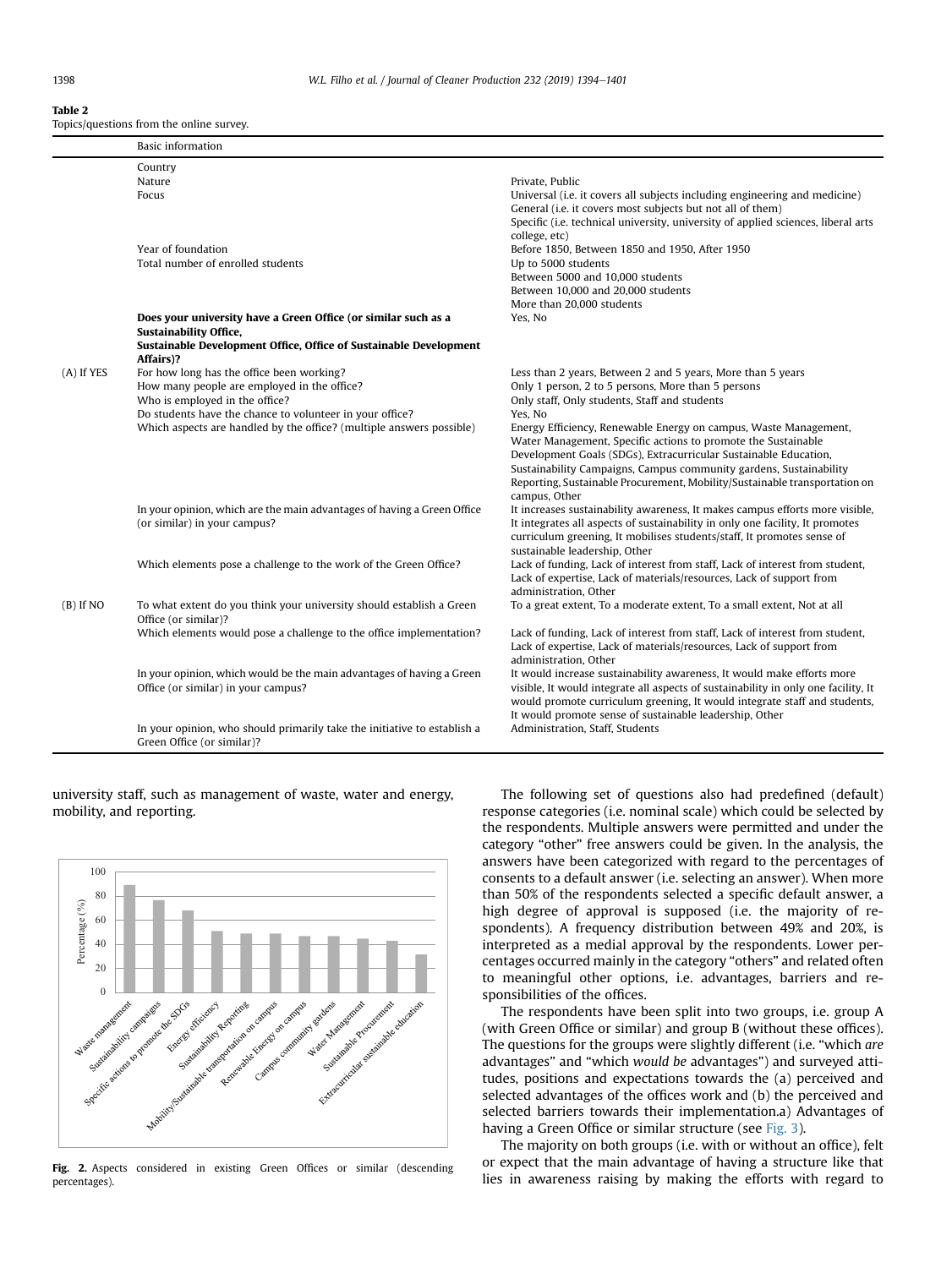<span id="page-5-0"></span>

Fig. 3. Answers referring to advantages of having a green office or similar (group A with Green Office  $n =$ 

47, group B without Green Office  $n = 23$ ).b) Challenges against implementation of a Green Office or similar structure.

campus sustainability more visible. By doing so, participants have stated that the offices can promote a sense of sustainable leadership, mobilize and integrate students and staff. More than 40% of the respondents indicated that Green Offices or similar bring together different aspects of sustainability into one (central administrative) facility. The offices are also considered to promote curriculum greening. Significant differences (about 10%) between the two groups occur with regard to the expectations related to leadership and the integration of activities to one responsible administrative unit. Respondents from universities with the offices state the leadership effect as being more important (in terms of percentages). The share of respondents seeing an advantage in the clustering of actions into one facility is lower in this group. This might be an indication that the expectation is not fully met in universities with such offices.

In the category "other", single respondents (group A) stated that their university offices helped promote sustainability issues in operations, created sustainable start-up initiatives and contributed to holding the administration accountable. Also it was indicated, that a bridge between students and staff was built and, presumably in terms of outreach, sustainable communities have been formed. Expectations in group B are rather high: the offices are expected to transform universities, promote sustainability across curricula and allow for associations with external partners. An important finding of the survey is that universities might generally benefit from the implementation of Green Offices or similar structures mainly in the field of leadership, promotion and mobilization of students. Other works have suggested instruments for enhanced student participation [\(Disterheft et al., 2015](#page-7-0)).

When asked about the main barriers for the implementation of the offices (see Fig. 4), the lack of funding and lack of support from administrations were frequently selected by the respondents in both groups (more than 49%). Lack of interest from staff as well as lacking materials/resources and expertise are evaluated the same range in percentage in both groups (between 30 and 48%). The groups differ in the perception of the aspect of interest from students, where in the group with established offices, this is considered as challenge by 36,2% and only by 13% in the other group. With regard to the support by administration, the situation is different. Here, the respondents in group B consider lacking support as more relevant (60,9%) than the respondents from universities with existing offices (48,9%). Single respondents from group A suggested further challenges with regard, for example, to difficulties to reach and engage students and to the problem that offices may create a parallel structure which is not connected to "real" operational procedures. It was also stated that institutional bureaucracy is seen as challenge. No significantly different challenges have been stated by respondents from group B. The major obstacles for Green Offices or similar structures is lack of funding and lack of support by the university administration, which is in line with previous studies. It has been stated that, for example, administrative and systemic sluggishness and hence time lacks in terms of decision making are important obstacles ([Velazquez et al., 2005\)](#page-7-0). It has been stated in other studies, that administration and management were under the



Fig. 4. Answers referring to challenges against implementation of a Green Office or similar.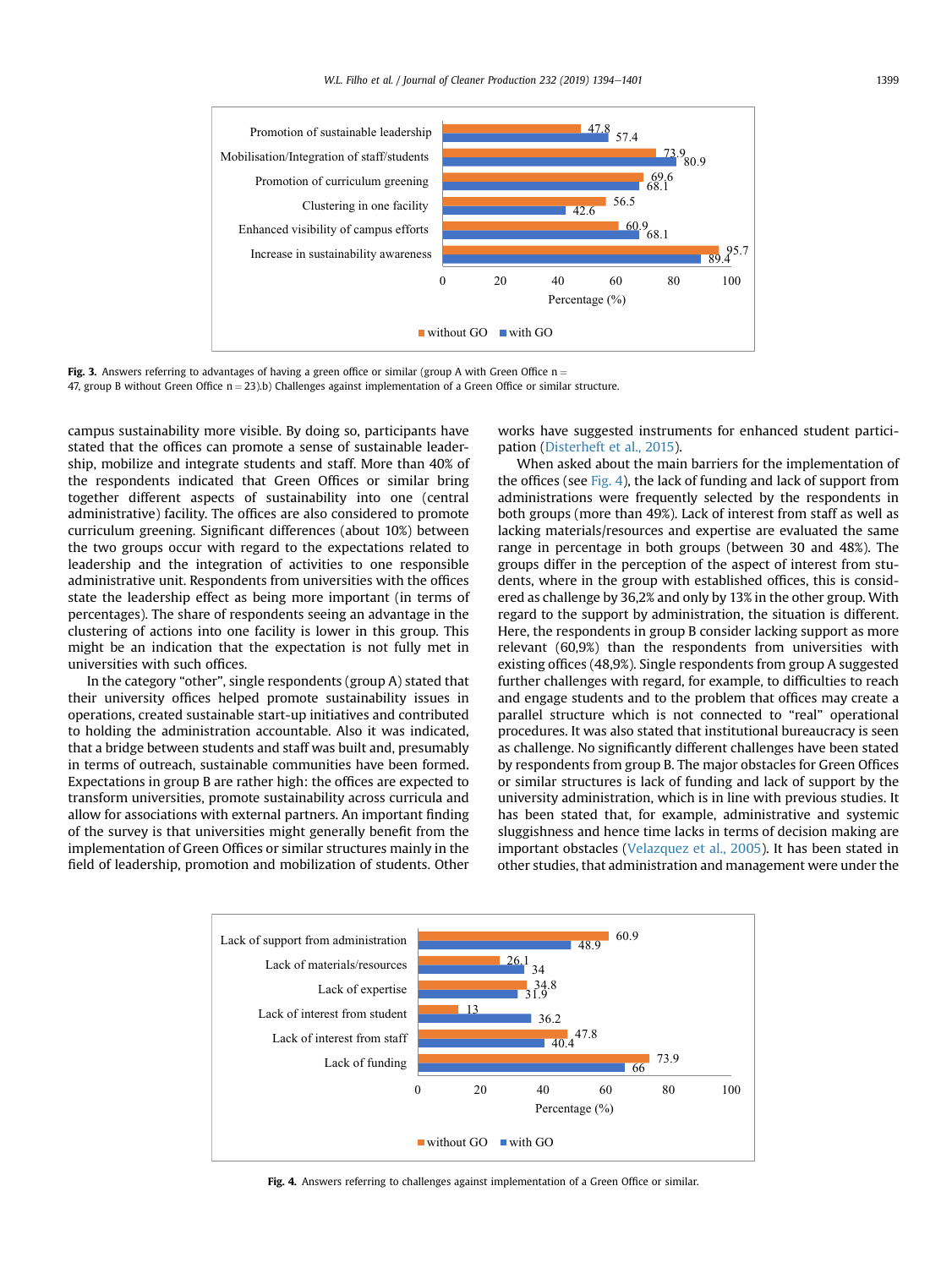greatest obstacles ([Leal Filho et al., 2017\)](#page-7-0). It was not surprising and known from other studies that lack of financial resources and budget restrictions led to significant barriers for the implementation of sustainability management in general ([Brandli et al., 2015;](#page-7-0) [Dahle and Neumayer, 2001; Lozano, 2006](#page-7-0)).

Finally, two questions were offered for group B (without Green Offices or similar) and asked for personal opinions (attitudes) towards the implementation of such offices and the main actors in the establishment. It turned out from the answers, that a majority (59,1%) of the respondents consider it important to establish a sustainability office (to a great or moderate extent, i.e. 59,1% and 22,7%), while only a minority sees these aspects only to a small extent (18,2%). No respondent selected the 'not at all' option.

The space for additional comments resulted in important discussion topics. According to the content analysis of the provided answers, five main topics were collected and could be related to the literature, as presented in Table 3.

These issues, along with the descriptive data gathered from closed-ended questions, represent good additions to the literature by sharing operational aspects and the main barriers that should be overcome. This information is useful for both universities which already have Green or Sustainability offices and those which are considering to engage on that topic, since important advantages and aspects that should be taken into consideration were discussed in order to maximise to potential benefits of these workplaces.

## 5. Conclusions

This paper has shown that Green Offices and similar governance structures may assist efforts within higher education institutions to work in the field of sustainable development. It has outlined the fact that the set-up of such offices can be an effective tool in supporting the implementation of sustainability initiatives on campuses, and in fostering awareness among students and staff on matters related to sustainable development. However, despite their usefulness, their work has a variety of constraints, which can be political (e.g. lack of support), financial (e.g. lack of resources) or in respect of lack of materials and limitations of expertise. Lack of interest plays, albeit to a lesser extent, a role among the barriers.

There are differences between the modus operandi of Green Offices, Sustainability Offices and other infra-structures. These will be examined in a different paper, which will explore the specific features of Green Offices only, and assess the extent to which they contribute to institutional efforts to promote sustainability.

This paper has some limitations. One of the them is the fact that there were no interviews to complement the on-line data collection. This would prove challenging, bearing in mind the size and the wide geographical distribution of the sample. Also, a limitation was found in respect of the possible bias based on who the respondents were. The IUSDRP database contains researchers, but not support or technical staff, so the details obtained are related to the actual level of knowledge of these respondents. But since they are all sustainability researchers, it is fair to assume they are informed on what is happening at their institutions. Due to the rather small sample, this study if of qualitative and explorative character.

The implications of the paper are two-fold. Firstly, it outlines the usefulness of Green Offices and similar governance structures as elements which may concretely support the institutional efforts of HEIs in pursuing and implementing sustainability goals. Secondly, the paper has identified some of the key obstacles for the realization of sustainability objectives at the institutional level, among others the lack of specific funding and lack of support from the administrations. This suggests that greater efforts are needed to persuade management to allocate more resources to Green Offices and other similar sustainability infra-structures. Hence, the paper contributes to the academic literature in the field of education for sustainable development and sustainability management at universities. The study is a valuable contribution to the more practitioner- oriented discourse on the effectiveness and challenges of green offices. Also, by applying descriptive statistics and qualitative content analysis of the open questions, new information is provided, which was not previously available in this field.

#### Table 3 Main topics.

| Main topic             | Some issues raised                                                                                                                                                                                                                                                                                                                                                                                                                                                      | Relation with the literature                      |
|------------------------|-------------------------------------------------------------------------------------------------------------------------------------------------------------------------------------------------------------------------------------------------------------------------------------------------------------------------------------------------------------------------------------------------------------------------------------------------------------------------|---------------------------------------------------|
| <b>Endorsement</b>     | - Importance of having green activities endorsed in a bottom-up<br>$approach$ – although a good consensus with top-down approaches<br>eventually facilitates these activities;<br>- Green Offices or similar should be considered specific organisational<br>units within universities and therefore have their legal regulation;<br>- As a complement of the last topic, these units should also have their<br>own budget in order to help developing plan of actions. | Spira (2012)<br>Appleton (2017)                   |
| <b>Real commitment</b> | - Universities need to be really committed to the creation of sustainable<br>change and it therefore needs to be a strategic aim;<br>- Universities need to see themselves more as part of the society and<br>engage in their role to sustainability;<br>- Just having a "Green Office" might not be enough - special caution<br>needs to be taken into consideration in order to avoid greenwashing.                                                                   | Spira and Baker-Shelley (2015)                    |
| <b>Teaching</b>        | - Universities should teach more about achieving sustained and holistic<br>progress towards a more sustainable university (from energy<br>consumption and waste reduction to more crucial topics such as<br>teaching students to successfully challenge existing market-focused<br>paradigms and policies and create sustainable practices in their future<br>careers).                                                                                                 | Netzwerk (2018)<br>Green Office Wageningen (2018) |
| Staff                  | - Staff is fundamental to create continuity; it helps guarantee more<br>innovation and more yearly projects;<br>- Student involvement seems to be partial in some offices but others<br>have plans to include them in the office committee in the future.                                                                                                                                                                                                               | rootAbility and Leuphana University (2019)        |
| <b>Activities</b>      | - It may be a challenge to find a balance between running yearly<br>projects and initiating new innovative ones;<br>- Recently established offices might have many plans and slightly<br>struggle in building up structures, developing concrete actions and<br>choosing their main focus.                                                                                                                                                                              | Otto von Guericke Universität Magdeburg (2019)    |